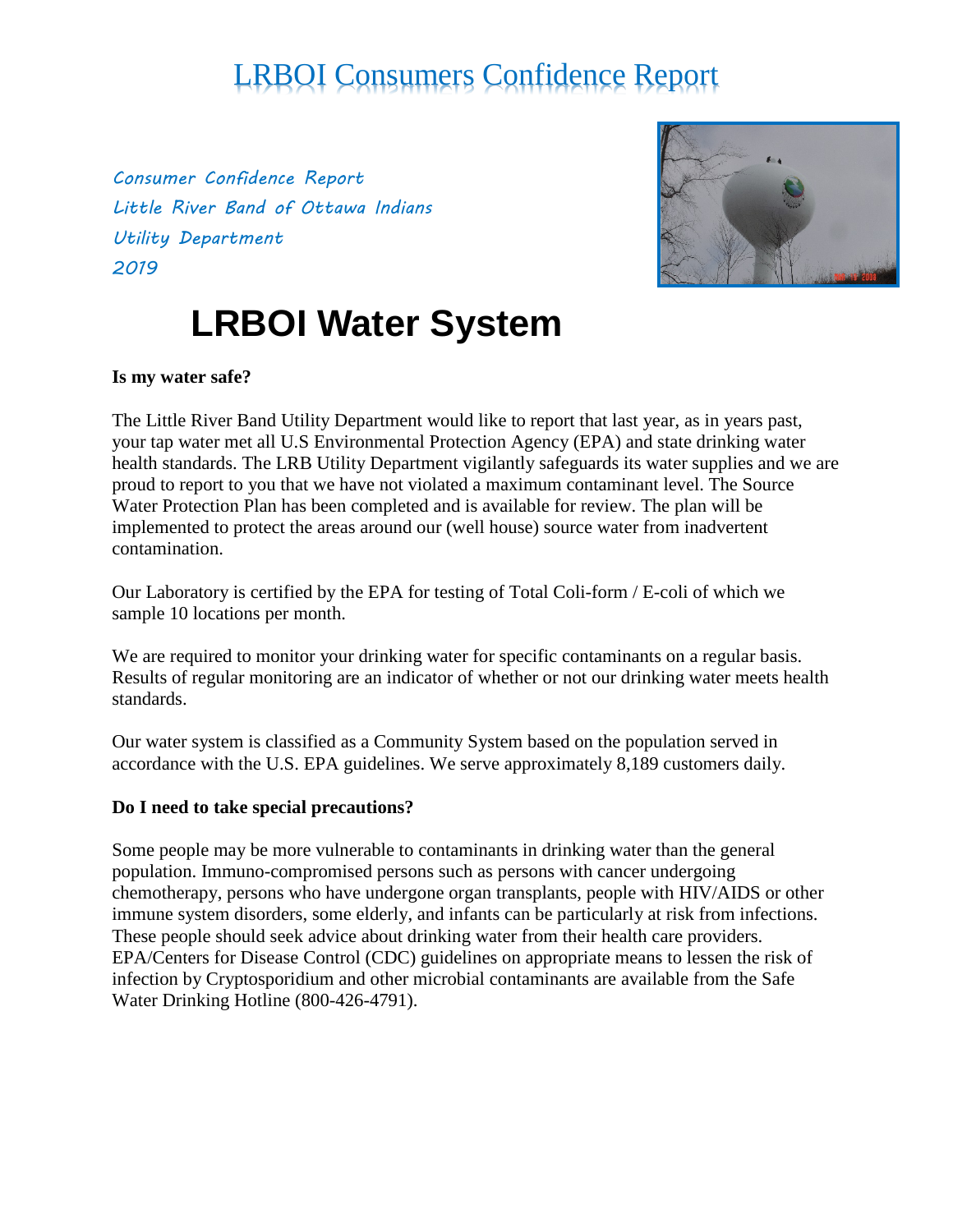#### **Where does my water come from?**

The Water Distribution is supplied by two source wells located in Aki Madiziwiin with a 250,000 gallon spheroid storage tower, adjacent to the Justice Center, on M-22. These wells can supply over 700,000 gallons of water a day! An estimated average daily use is currently 70,166 gallons per day. The distribution system consists of PVC, HDPE and Ductile Iron piping in various sizes. The level of water in the storage tower, which supplies the needed water pressure to your household or business, is controlled by radio telemetry. The Water Storage Tower is monitored by our staff for needed level changes due to seasonal, fire related emergencies and/or maintenance concerns.

#### **Source water assessment and its availability**

A source water assessment was completed by the Inter-Tribal Council of Michigan Environmental Services Division, 3601 Mackinaw Trail, Sault Ste. Marie, MI. in October of 2002. An updated source water protection plan has been completed by the I.T.C. and the LRB Natural Resources Department as previously mentioned and is available for review.

#### **Why are there contaminants in my drinking water?**

The sources of drinking water (both tap water and bottled water) include rivers, lakes, streams, ponds, reservoirs, springs, and wells. As water travels over the surface of the land or through the ground, it dissolves naturally-occurring minerals and, in some cases, radioactive material, and can pick up substances resulting from the presence of animals or from human activity. Microbial contaminants, such as viruses and bacteria that may come from sewage treatment plants, septic systems, agricultural livestock operations and wildlife. Inorganic contaminants, such as salts and metals, which can be naturally-occurring or result from urban storm water runoff, industrial, or domestic wastewater discharges, oil and gas production, mining, or farming. Pesticides and herbicides, which may come from a variety of sources such as agriculture, urban storm water runoff and residential uses. Organic Chemical Contaminants, including synthetic and volatile organic chemicals, which are by-products of industrial processes and petroleum production, and can also come from gas stations, urban storm water runoff and septic systems. Radioactive contaminants, which can be naturally-occurring or be the result of oil and gas production and mining activities. In order to ensure that tap water is safe to drink, EPA prescribes regulations that limit the amount of certain contaminants in water provided by public water systems. The Food and Drug Administration (FDA) regulations establish limits for contaminants in bottled water which must provide the same protection for the public health.

The Utility Department has tested for various contaminants since the previous CCR from July 1st 2018. Contaminants detected along with their detection level are in this report. Samples tested for other contaminants were "not detected" in your drinking water!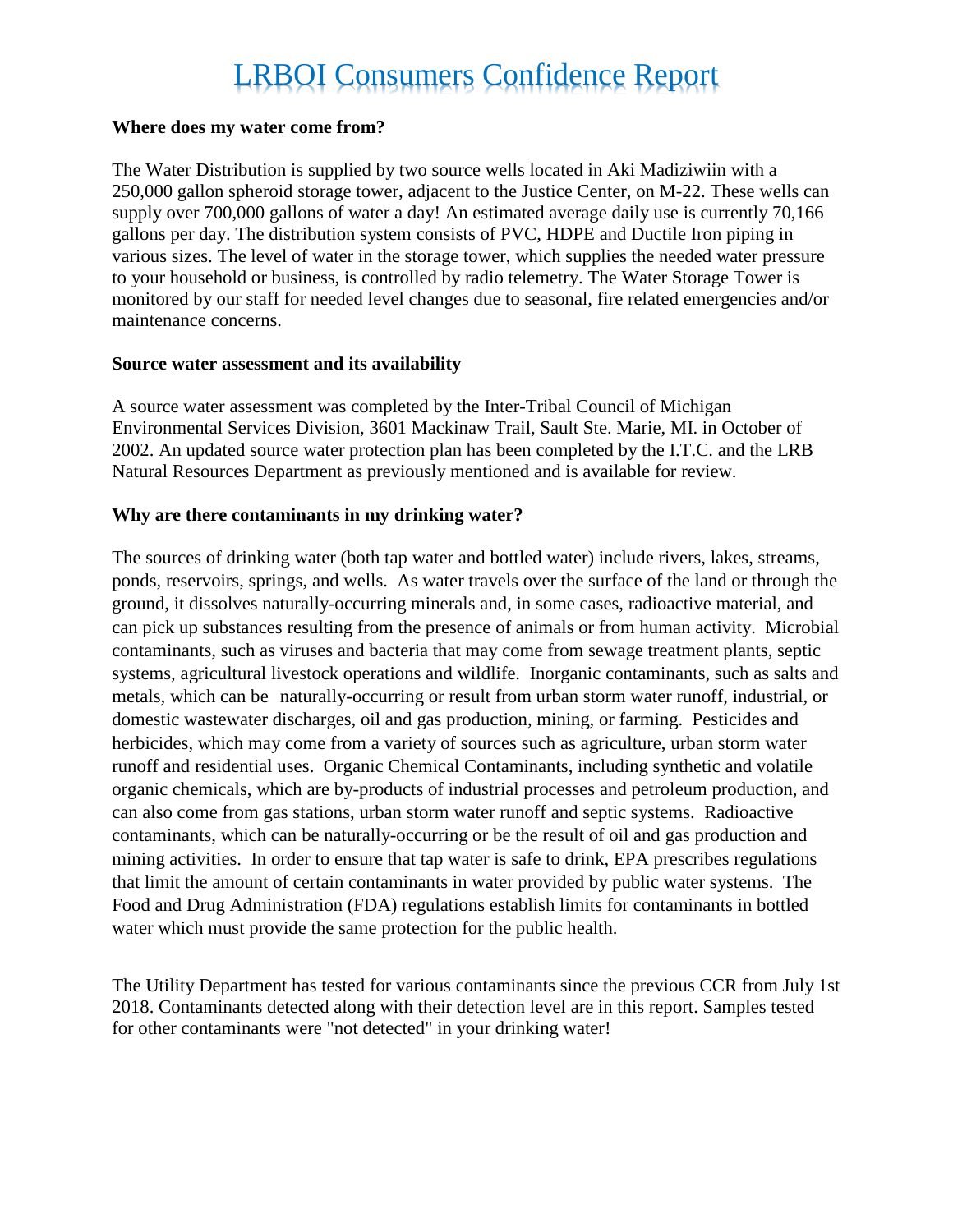#### **How can I get involved?**

#### Water Conservation Tips

Did you know that the average U.S. household uses approximately 400 gallons of water per day or 100 gallons per person per day? Luckily, there are many low-cost and no-cost ways to conserve water. Small changes can make a big difference - try one today and soon it will become second nature.

- Take short showers a 5 minute shower uses 4 to 5 gallons of water compared to up to 50 gallons for a bath.
- Shut off water while brushing your teeth, washing your hair and shaving can save up to 500 gallons a month.
- Use a water-efficient showerhead. They're inexpensive, easy to install, and can save you up to 750 gallons a month.
- Run your clothes washer and dishwasher only when they are full. You can save up to 1,000 gallons a month.
- Water plants only when necessary.
- Fix leaky toilets and faucets. Faucet washers are inexpensive and take only a few minutes to replace. To check your toilet for a leak, place a few drops of food coloring in the tank and wait. If it seeps into the toilet bowl without flushing, you have a leak. Fixing it or replacing it with a new, more efficient model can save up to 1,000 gallons a month.
- Adjust sprinklers so only your lawn is watered. Apply water only as fast as the soil can absorb it and during the cooler parts of the day to reduce evaporation.
- Teach your kids about water conservation to ensure a future generation that uses water wisely. Make it a family effort to reduce next month's water bill!
- Visit [www.epa.gov/watersense](http://www.epa.gov/watersense) for more information.

#### **Source Water Protection Tips**

Protection of drinking water is everyone's responsibility. You can help protect your community's drinking water source in several ways:

- Eliminate excess use of lawn and garden fertilizers and pesticides they contain hazardous chemicals that can reach your drinking water source.
- Pick up after your pets.
- If you have your own septic system, properly maintain your system to reduce leaching to water sources or consider connecting to a public water system.
- Dispose of chemicals properly; take used motor oil to a recycling center.
- Volunteer in your community. Find a watershed or wellhead protection organization in your community and volunteer to help. If there are no active groups, consider starting one. Use EPA's Adopt Your Watershed to locate groups in your community, or visit the Watershed Information Network's How to Start a Watershed Team.
- Organize a storm drain stenciling project with your local government or water supplier. Stencil a message next to the street drain reminding people "Dump No Waste - Drains to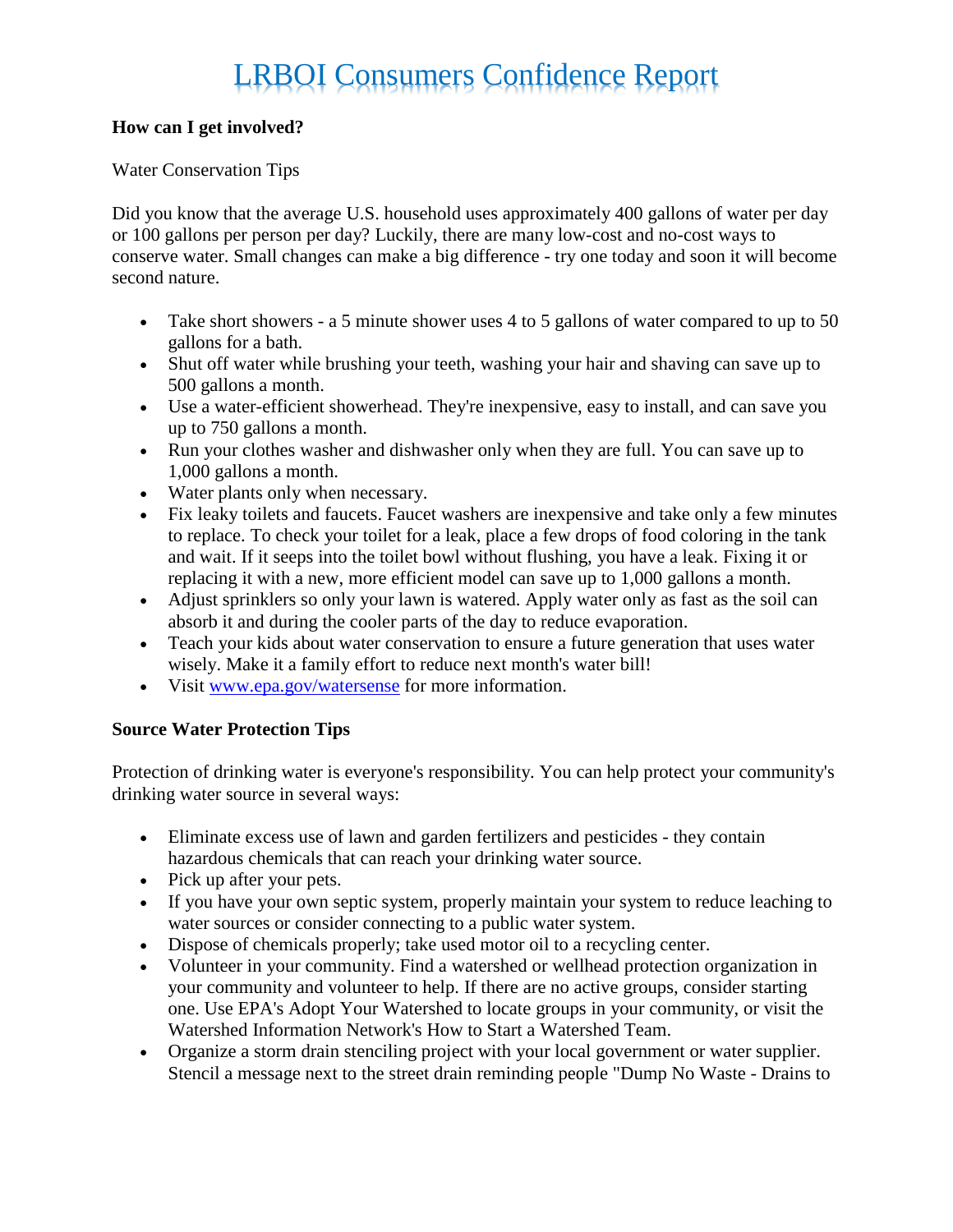River" or "Protect Your Water." Produce and distribute a flyer for households to remind residents that storm drains dump directly into your local water body.

#### **Other Information**

Results of voluntary monitoring: **PFAS**

Samples were collected on August 2, 2018 from our source water entering the distribution system and analyzed for per- and polyfluoroalkyl substances (PFAS). All sample results were non-detectable for PFAS.

#### **Monitoring and reporting of compliance data violations**

In May 2018 we did not test or did not complete all monitoring or testing for Total Coliform / E-Coli and therefore cannot be sure of the quality of your drinking water during that time. We are required to take 1 set of two samples per week for a total of 9 samples per month and 1 for quality assurance. In May 2018 we missed the last set of samples. Additional sampling was completed in June and the system returned to compliance.

#### **Additional Information for Lead**

If present, elevated levels of lead can cause serious health problems, especially for pregnant women and young children. Lead in drinking water is primarily from materials and components associated with service lines and home plumbing. Little River Band of Ottawa Indians is responsible for providing high quality drinking water, but cannot control the variety of materials used in plumbing components. When your water has been sitting for several hours, you can minimize the potential for lead exposure by flushing your tap for 30 seconds to 2 minutes before using water for drinking or cooking. If you are concerned about lead in your water, you may wish to have your water tested. Information on lead in drinking water, testing methods, and steps you can take to minimize exposure is available from the Safe Drinking Water Hotline or at http://www.epa.gov/safewater/lead.

### **Water Quality Data Table**

In order to ensure that tap water is safe to drink, EPA prescribes regulations which limit the amount of contaminants in water provided by public water systems. The table below lists all of the drinking water contaminants that we detected during the calendar year of this report, unless otherwise noted. Although many more contaminants were tested, only those substances listed below were found in your water. All sources of drinking water contain some naturally occurring contaminants. At low levels, these substances are generally not harmful in our drinking water. Removing all contaminants would be extremely expensive, and in most cases, would not provide increased protection of public health. A few naturally occurring minerals may actually improve the taste of drinking water and have nutritional value at low levels. The EPA or the State requires us to monitor for certain contaminants less than once per year because the concentrations of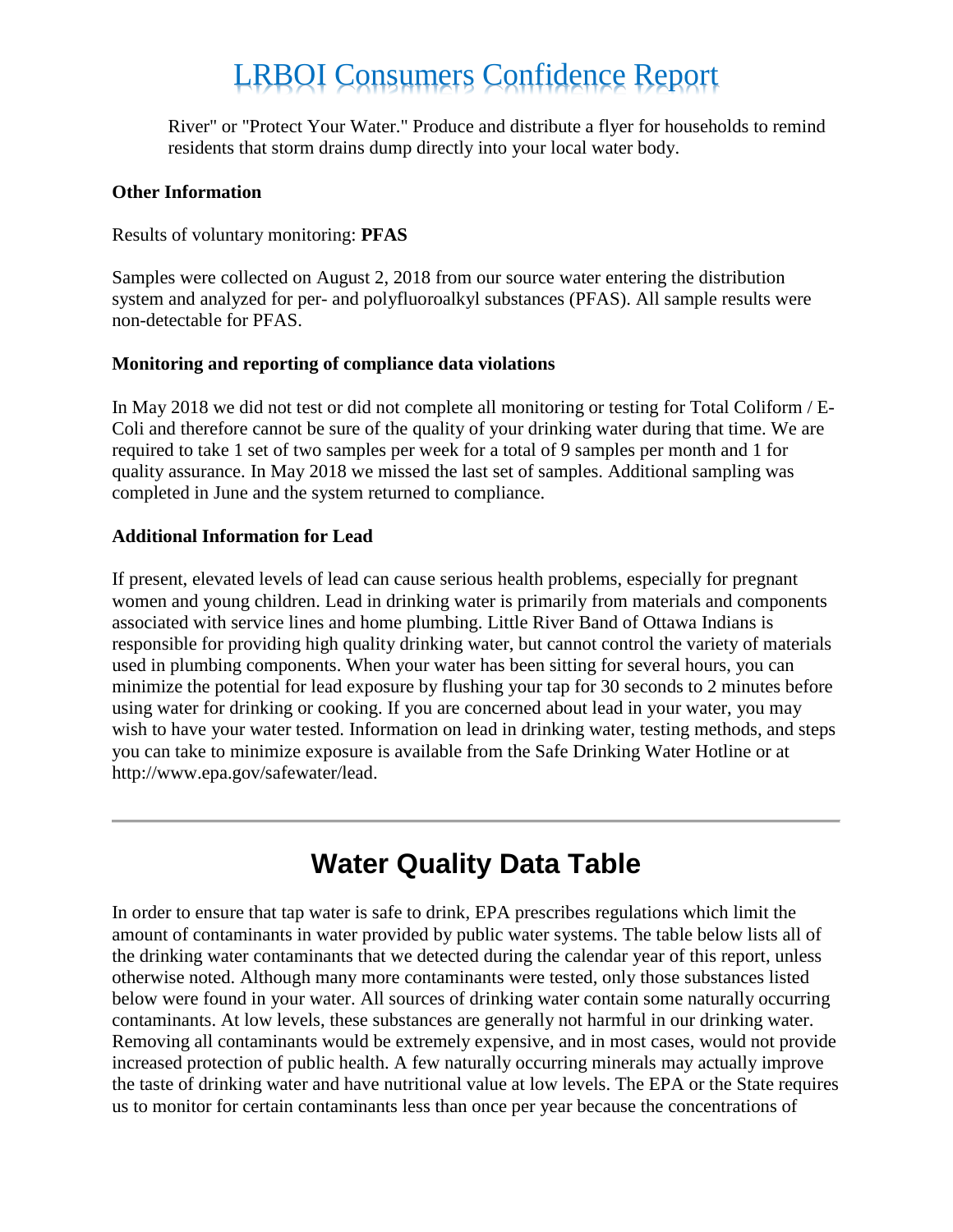these contaminants do not vary significantly from year to year, or the system is not considered vulnerable to this type of contamination. As such, some of our data, though representative, may be more than one year old. In this table you will find terms and abbreviations that might not be familiar to you. To help you better understand these terms, we have provided the definitions below the table.

| <b>Contaminants</b>                                 | <b>MCLG</b><br>or<br><b>MRDLG MRDL</b> |  | MCL,<br>TT, or         |  | <b>Detect</b><br>in<br>Your<br>Water |           | Range                 | <b>Sample</b><br><b>Date</b>         | <b>Violation</b>     |  | <b>Typical Source</b>                                                                                                                 |
|-----------------------------------------------------|----------------------------------------|--|------------------------|--|--------------------------------------|-----------|-----------------------|--------------------------------------|----------------------|--|---------------------------------------------------------------------------------------------------------------------------------------|
| <b>Disinfectants &amp; Disinfection By-Products</b> |                                        |  |                        |  |                                      |           |                       |                                      |                      |  |                                                                                                                                       |
|                                                     |                                        |  |                        |  |                                      |           |                       |                                      |                      |  | (There is convincing evidence that addition of a disinfectant is necessary for control of microbial contaminants)                     |
| Halo-acetic<br>Acids (HAA5)<br>(ppb)                | <b>NA</b>                              |  | 60                     |  | 2.0                                  | <b>NA</b> | NA                    | 2018                                 | N <sub>o</sub>       |  | By-product of drinking<br>water chlorination                                                                                          |
| <b>TTHMs</b> [Total<br>Trihalomethanes]<br>(ppb)    | <b>NA</b>                              |  | 80                     |  | 7.2                                  | <b>NA</b> | NA                    | 2018                                 | N <sub>o</sub>       |  | By-product of drinking<br>water disinfection                                                                                          |
| <b>Inorganic Contaminants</b>                       |                                        |  |                        |  |                                      |           |                       |                                      |                      |  |                                                                                                                                       |
| Fluoride (ppm)                                      | $\overline{4}$                         |  | 4                      |  | .12                                  | NA        | NA                    | 2018                                 | N <sub>o</sub>       |  | Erosion of natural deposits;<br>Water additive which<br>promotes strong teeth;<br>Discharge from fertilizer<br>and aluminum factories |
| Nitrate<br>[measured as<br>Nitrogen] (ppm)          | 10                                     |  | 10                     |  | 1.0<br><b>B</b> oth<br>Wells         | N/A       | N/A                   | 2019                                 | N <sub>o</sub>       |  | Runoff from fertilizer use;<br>Leaching from septic tanks,<br>sewage; Erosion of natural<br>deposits                                  |
| <b>Contaminants</b>                                 |                                        |  | <b>MCLG</b> AL         |  | Detect in<br>Your<br>Water           |           | <b>Sample</b><br>Date | # Samples<br><b>Exceeding</b><br>AI. | <b>Exceeds</b><br>AL |  | <b>Typical Source</b>                                                                                                                 |
| <b>Inorganic Contaminants</b>                       |                                        |  |                        |  |                                      |           |                       |                                      |                      |  |                                                                                                                                       |
| Copper - action level at<br>consumer taps (ppm)     |                                        |  | 1.3<br>1.3             |  | .31                                  |           | 2016                  | $\boldsymbol{0}$                     | No                   |  | Corrosion of household<br>plumbing systems; Erosion of<br>natural deposits                                                            |
| <b>Inorganic Contaminants</b>                       |                                        |  |                        |  |                                      |           |                       |                                      |                      |  |                                                                                                                                       |
| Lead - action level at<br>consumer taps (ppb)       |                                        |  | $\boldsymbol{0}$<br>15 |  | 5                                    |           | 2016                  | 2                                    | N <sub>0</sub>       |  | Corrosion of household<br>plumbing systems; Erosion of<br>natural deposits                                                            |

| <b>Unit Descriptions</b> |                                                             |  |  |  |  |  |
|--------------------------|-------------------------------------------------------------|--|--|--|--|--|
| Term                     | <b>Definition</b>                                           |  |  |  |  |  |
| ppm                      | ppm: parts per million, or milligrams per liter (mg/L)      |  |  |  |  |  |
| ppb                      | ppb: parts per billion, or micrograms per liter $(\mu g/L)$ |  |  |  |  |  |